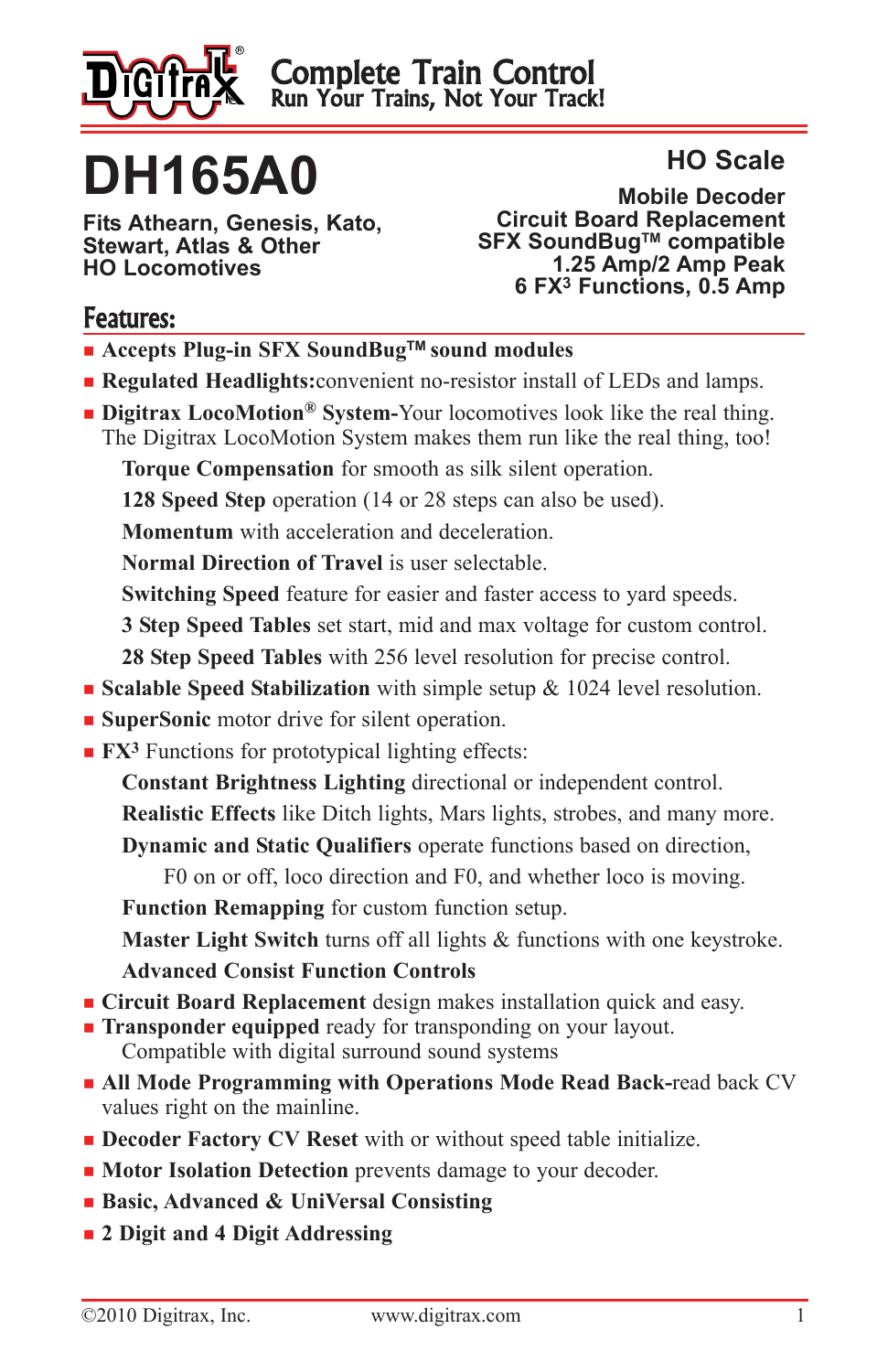

#### Parts List

1 DH165A0 Decoder 1 Instruction sheet

#### Installation Information

See the Digitrax Decoder Manual for complete decoder test procedures, installation instructions, programming and technical information. Digitrax manuals and instructions are updated periodically. Please visit www.digitrax.com for the latest versions, technical updates and additional locomotive-specific installation instructions.

## Installation Instructions - Atlas U33 Locomotive

- 1. Carefully remove the locomotive's shell from the frame. Notice the orientation of the circuit board inside so that you can install the decoder in the same orientation. (*Figure 1*)
- 2. Remove the 10 black plastic plug from the lightboard that secure the wires to the PCB. There are 4 plugs (retainers) on each end and 2 on the side for the motor connection. Remove the red and black wires, **carefully noting** where each wire originally connected to the PCB. Remove the lightboard itself by pinching the black plastic release tabs and pulling the board up and off of the loco frame. (*Figure 1*)
- 3. The DH165A0 decoder is installed in the same orientation as the factory board. Push the decoder over the plastic release tabs to hold it in place on the frame. Reconnect the wires to the decoder in the same configuration as the factory board using the black plug/wire retainers. (*Figures 2 and 3*)

#### **Decoder Board Installation**

4. You are now ready to run your locomotive. The DH165A0 is factory programmed to address 03. you can easily customize the address and other features. See the following sections and the Digitrax Decoder Manual for more information.





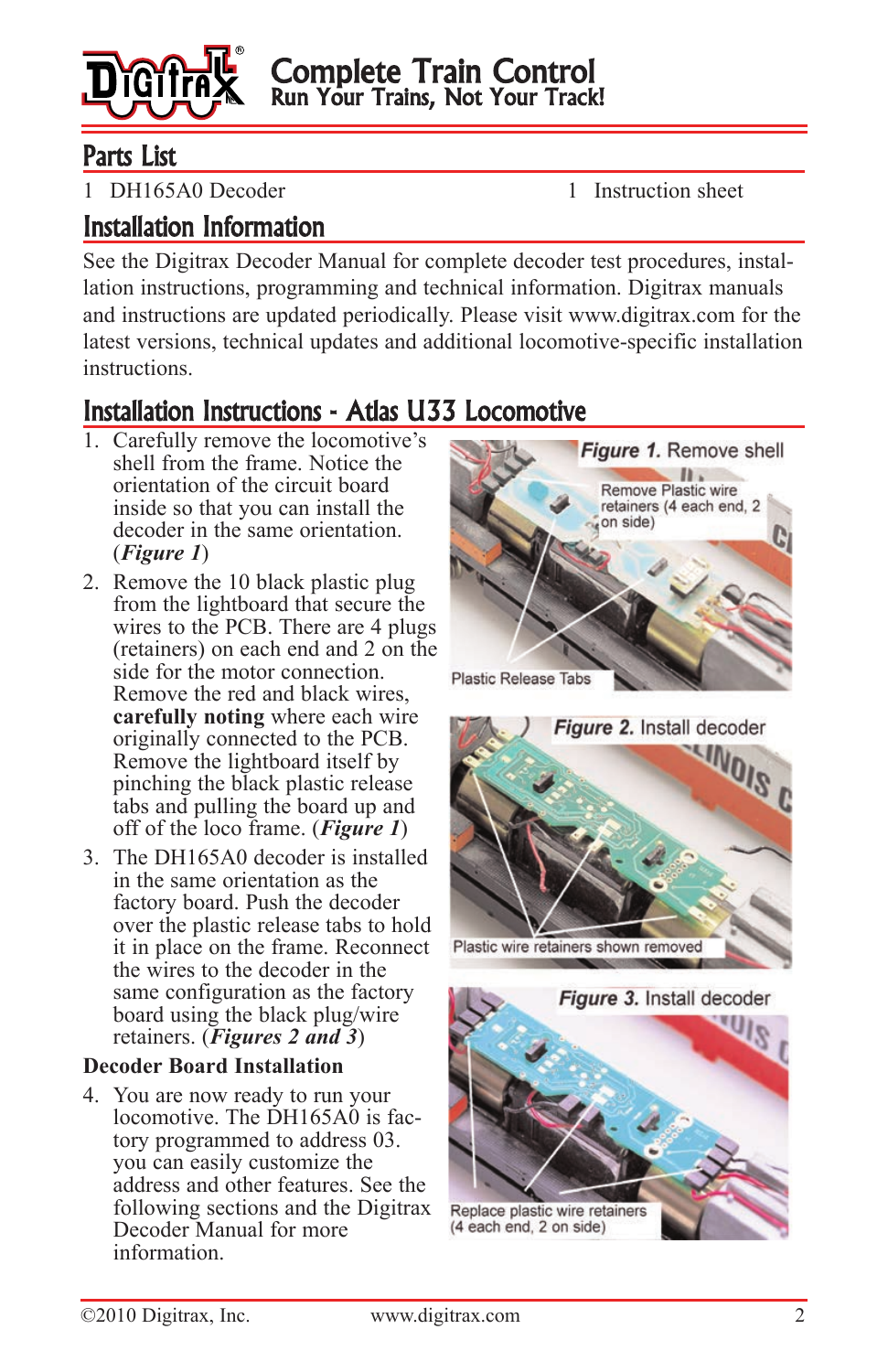

#### **Installation Notes:**

- 1. Do not exceed the decoder's 500mA total function output rating.
- 2. To use a function output with an inductive (coil) type load, see the Digitrax Decoder Manual for more information to avoid damage to the decoder.
- 3. See the Digitrax Decoder Manual for full details of wiring 12-16V lamps, 1.5V lamps, and LEDs. Lamps that draw more than 80 mA when running require a 22 ohm 1/4 watt resistor in series with the directional light function lead to protect the decoder.
- 4. Some locomotives employ filter capacitors for RFI suppression in the locomotive wiring. These may cause problems with Supersonic decoders and non-decoder analog operation on DCC. This capacitor should be remove for safe operation.

#### Customizing Your Decoder

Your Digitrax decoder is ready to run and will operate using address 03 with no additional programming. For a more prototypical railroading experience, your decoder can be customized for your specific locomotive by programming some of the Configuration Variables, or CVs, available. See the Digitrax Decoder Manual or the Digitrax web site for more information.

#### Changing the Decoder Address

The first CV most people change is the decoder address. This allows you to independently control each loco with a unique address. Digitrax decoders are shipped with CV01 (AD2), the two digit address, set to 03. Following is a brief description of how to change the decoder address with a Digitrax DT series throttle. See your Starter Set Manual for complete programming instructions.

- 1. Place the loco on the programming track. Go into Program Mode on your system. On DT400/DT402 press **PROG**. On DT300, DT100 & DT200 press **RUN/STOP & FN/F0.**
- 2. Choose AD2 for 2 digit addressing or AD4 for 4 digit addressing (DT400/DT402 and DT300). (Ad for DT100 & DT200, see set manual for 4 digit instructions).
- 3. Choose the address you want to set up for the decoder.
- 4. Complete address programming. On DT400/DT402 press **ENTER**. On DT300, DT100 & DT200 press **SEL**.

**Note:** CV29 must also be programmed to enable 4 digit addressing, this is done automatically by the DT400/DT402 & DT300 but not on earlier throttles.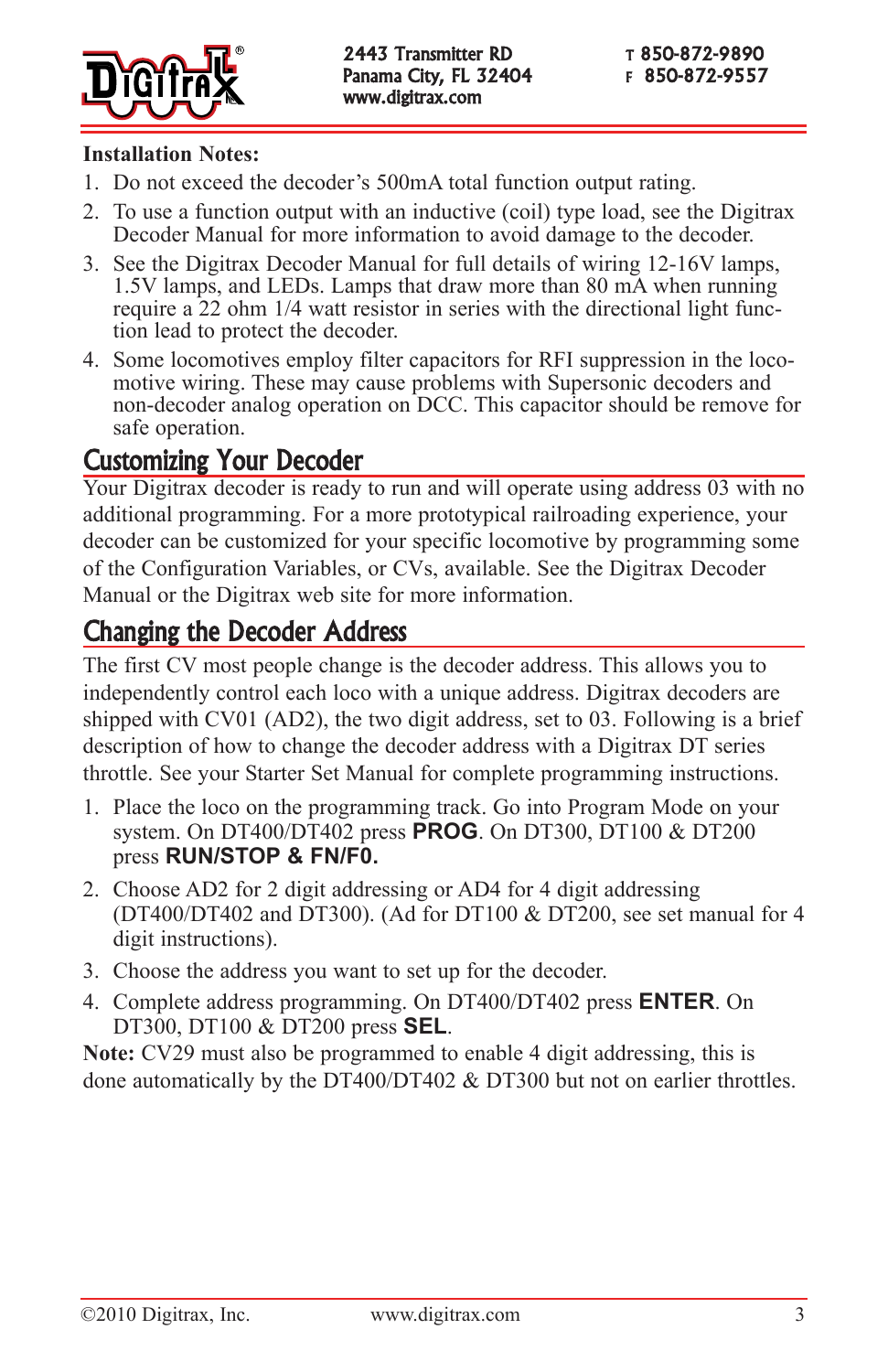

#### Digitrax LocoMotion**®** System

Your locomotives look like the real thing, now you can make them run like the real thing, too. Digitrax decoders incorporate torque compensation for smooth as silk operation. You can also program CVs that control momentum, 3 step and 128 step speed tables, switching speed, normal direction of travel, scaleable speed stabilization and more to take full advantage of the Digitrax LocoMotion System.

# Momentum-CV03 & CV04

Momentum is part of the LocoMotion System. Acceleration is controlled by CV03 and deceleration by CV04. Both come from the factory set to 000. A range of 000 to 031 is available for both accel and decel. Try CV03:003 and CV04:000 as a starting point for experimenting with momentum.

#### Speed Tables-How the Loco Responds to the Throttle

With Digitrax LocoMotion, there are two types of speed tables: 3 Step Tables and High Resolution 28 Step Tables. Please see your Decoder Manual for a discussion of the 28 Step Tables. The 3 Step Tables are set up by programming 3 CVs: Start Voltage (CV02), Mid point Voltage (CV06) and Max Voltage (CV05). These values are set at 000 at the factory. All have a range of values from 000 to 255. We recommend the following CV values as a starting point for experimenting with speed tables.

| Loco Type                                                                                              | <b>V Start</b><br><b>CV02</b> | V Mid<br>CV <sub>06</sub> | V Max<br><b>CV05</b> |
|--------------------------------------------------------------------------------------------------------|-------------------------------|---------------------------|----------------------|
| <b>Switcher</b><br>Concentrated low speed. Limited top<br>speed                                        | 002                           | 038                       | 064                  |
| <b>Road Switcher</b><br>Prototypical top speed w/evenly<br>distributed curve from 0 to top speed       | 002                           | 048                       | 098                  |
| <b>Mainline Loco</b><br>Quick increase to cruising speed then<br>levels off to prototypical top speed. | 002                           | 128                       | 154                  |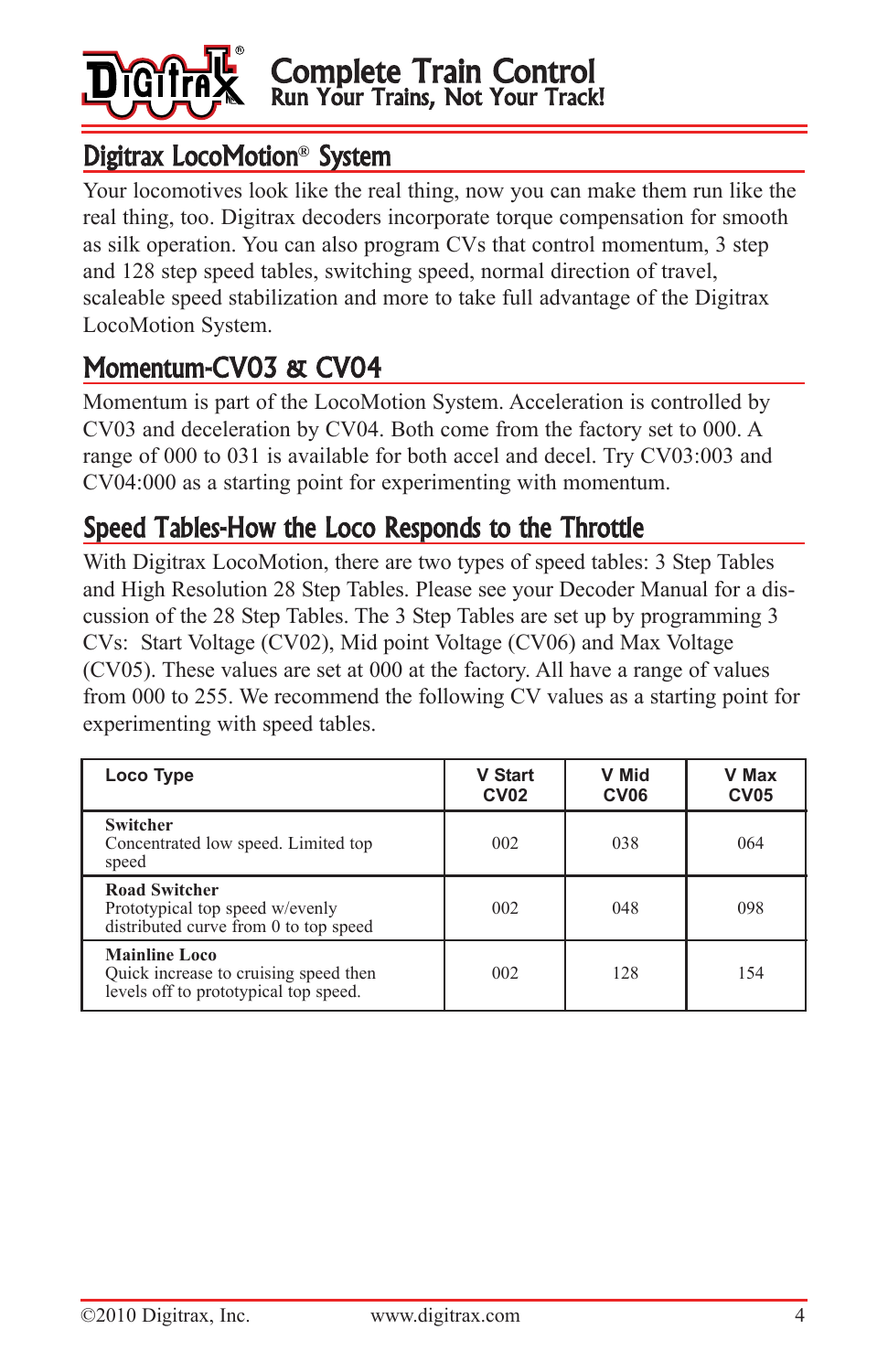

## Other LocoMotion**®** Features: Switching Speed, Normal Direction of Travel & Scaleable Speed Stabilization (Back EMF) Features

**Switching speed** is controlled by CV54. The factory setting is 000 for OFF. To turn on the switching speed feature, program CV54 to a value of 001. When this feature is on, use F6 to activate and deactivate switching speed. With the feature on the throttle's target speed is effectively reduced by about 50% and the effects of accel and decel programmed into the decoder are reduced by 1/4. This is useful for yard switching operations.

**Normal Direction of Travel** is controlled by CV29. See your decoder manual for additional information on the settings for CV29.

**Scaleable Speed Stabilization** intensity, or droop, is controlled by CV57. The factory setting for this feature is 006 which is suitable for most locos. You can adjust this value in the range of 000 for OFF to 015 for the maximum effect. Consult your Digitrax Decoder Manual for info about CVs 55 & 56 and their effects on scaleable speed stabilization.

## SuperSonic Silent Operation and Torque Compensation

The factory settings in the decoder provide silent, smooth operation of your locomotive under most conditions. For more information about these settings, please see the Digitrax Decoder Manual or our web site.

## Digitrax Transponding CV61

**Digitrax Transponding** is controlled by CV61. The initial factory set value is 000 for OFF. To turn ON transponding, program CV61 to a value of 002. This allows you to use Digitrax transponding to keep track of your rolling stock. When transponding is enabled, the front light of the locomotive will flicker slightly to indicate transponding signal is being communicated. For optimal transponding operation, we recommend that you hook up the forward and rear lights using the standard installation instructions.

## Decoder Reset CV08

**Decoder reset** lets you reset all CV values to the factory default settings. To reset all CV values, program CV08 to a value of 008. You also have the option of resetting all values except the 28 speed step tables. To do this, program CV08 to a value of 009.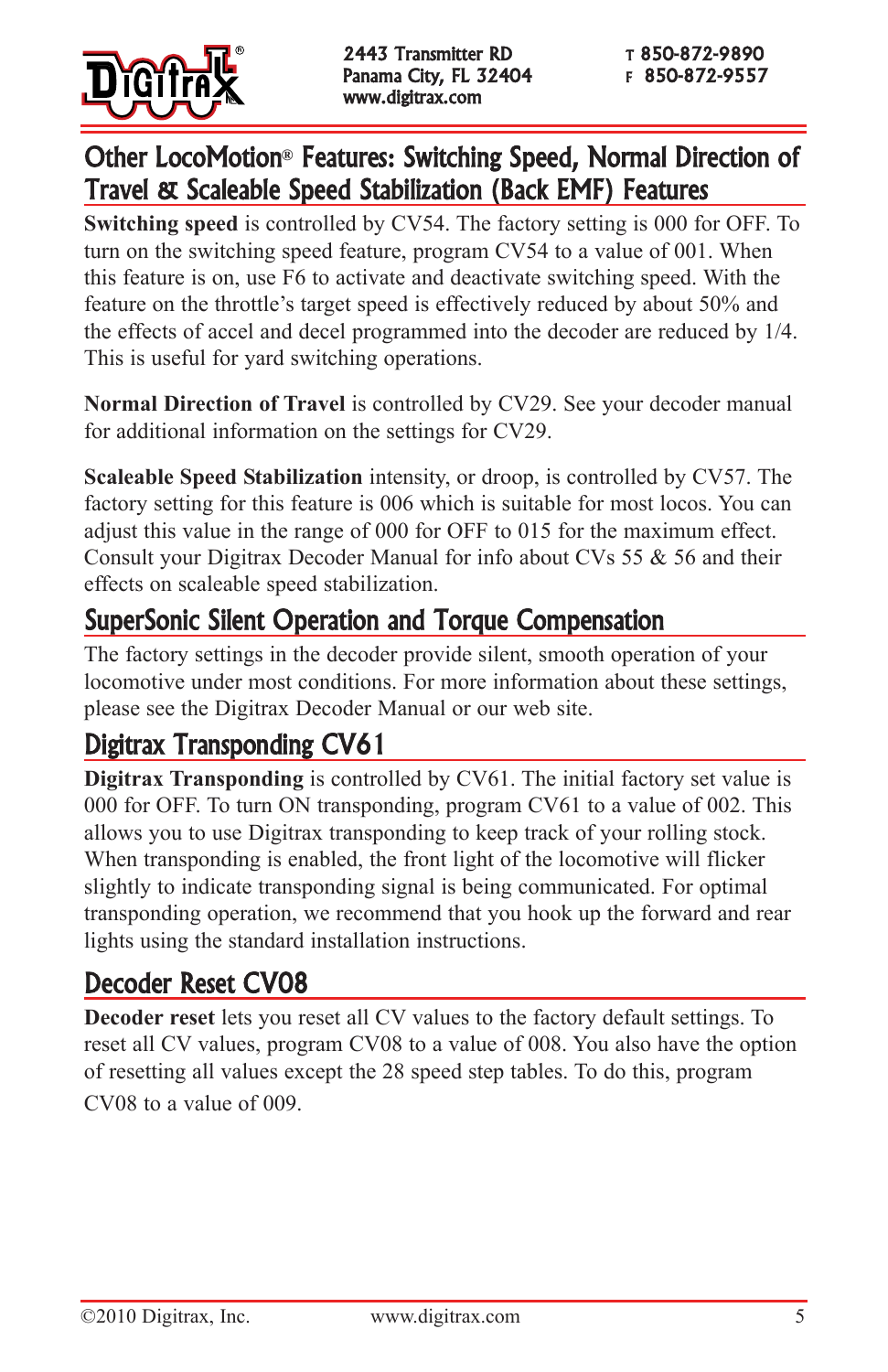

## Functions on the DH165A0

The DH165A0 is set up at the factory to control six function outputs.

The DH165A0 is configured to control the forward-headlight F0F/white lead and reverse-headlight F0R/yellow lead for directional lighting. These two headlight function leads are current regulated for LEDs or lamps, with factory setting of approx 15mA, with no resistors required. Cut the ADJ link to increase headlight current to approx 30mA- see fig 4.

Functions F1 (Green), F2 (Violet), F3 (Brown) and F4 (White/Yellow) are full track voltage and can be used by soldering a wire from the pad for the function you wish to use to the lamp (or other function) you wish to control. The wire colors indicated are the standard color code used in the industry (you can use any color you like). These colors are important if you plan to use function remapping.

*CAUTION: When adding function wires, be very careful that the wires you add do not come into contact with any other pads or components on the board where they might create a short circuit.* 

All six function outputs can be easily set up with Digitrax FX<sup>3</sup> lighting effects or as standard on/off functions with the following operational qualifiers:

- 1. Forward or Reverse direction of travel, or
- 2. Whether F0 is on or off, or
- 3. Both direction of travel and whether F0 isonor off, or
- 4. Whether the locomotive is stopped or moving.

Figure 4. DH165A0 Decoder Function Outputs (front of loco to the left)



Lighting ADJ option: Cut this '>' pathway for 30 milliamp applications such as large lamps, etc. Leaving the  $\geq$  intact provides 15 milliamp outputs for LEDS and smaller lamps (on F0F/F0R only). Other functions may require resistors!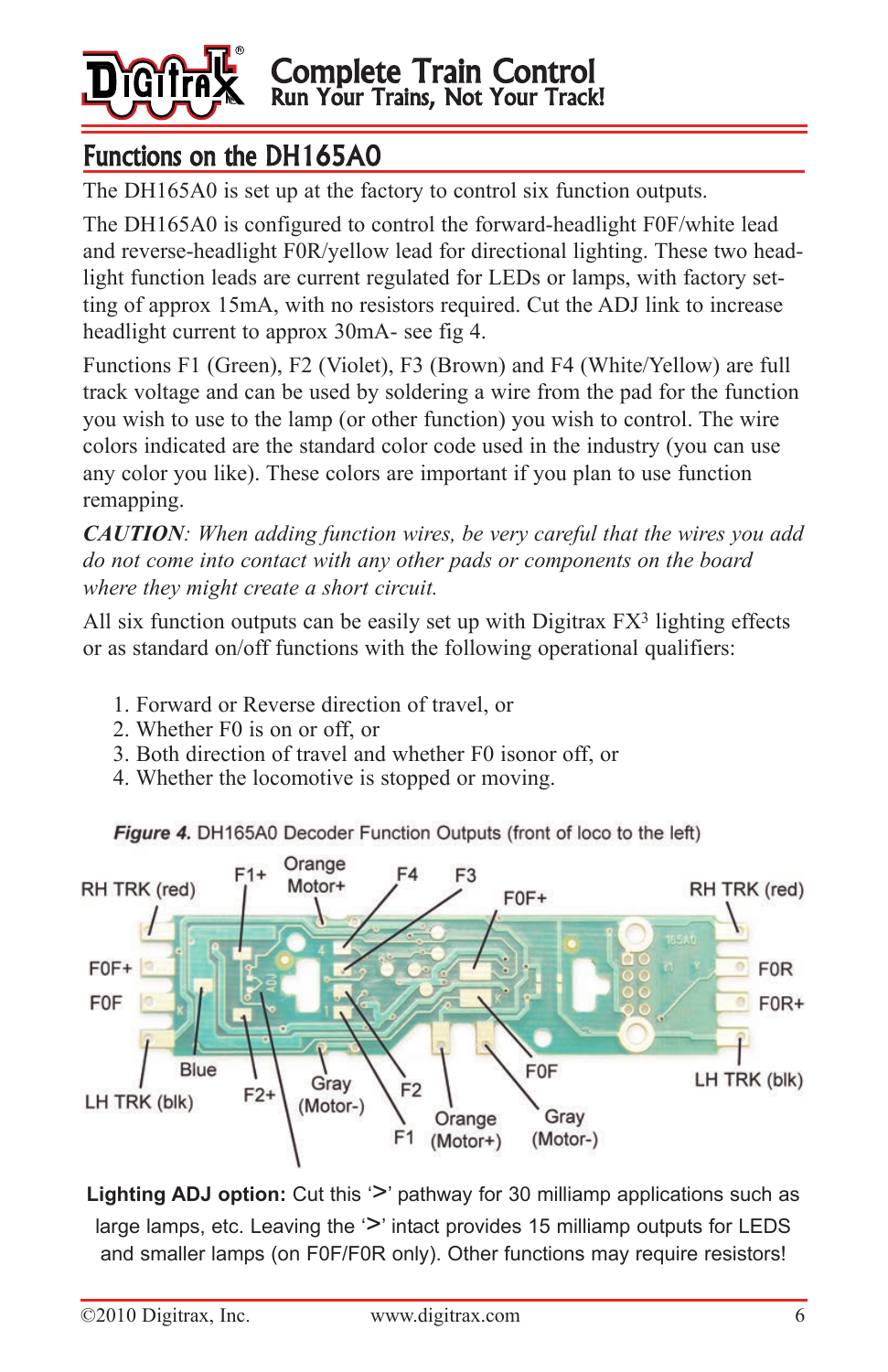

#### Function Mapping

Function remapping allows you to program the function outputs of your decoder to be controlled by selected function keys on your throttle. Please consult the Digitrax Decoder Manual or web site for information on function remapping.

## Master Light Switch

Each of the six function outputs can be programmed to turn on and off with the F0 ON/OFF key on your throttle, creating a Master Light Switch. The CV values for creating this effect are listed in the Digitrax Decoder Manual which is available at our website.

## Warranty & Repair

Digitrax gives a one year *"No Worries" Warranty* against manufacturing defects and accidental customer damage on all Digitrax products.

#### **That's it! A simple, straightforward warranty with no tricky language!**

Visit www.digitrax.com for complete warranty details and instructions for returning items for repair.

# **Digitrax, Inc. is not responsible for unintentional errors or omissions in this**

**document.**